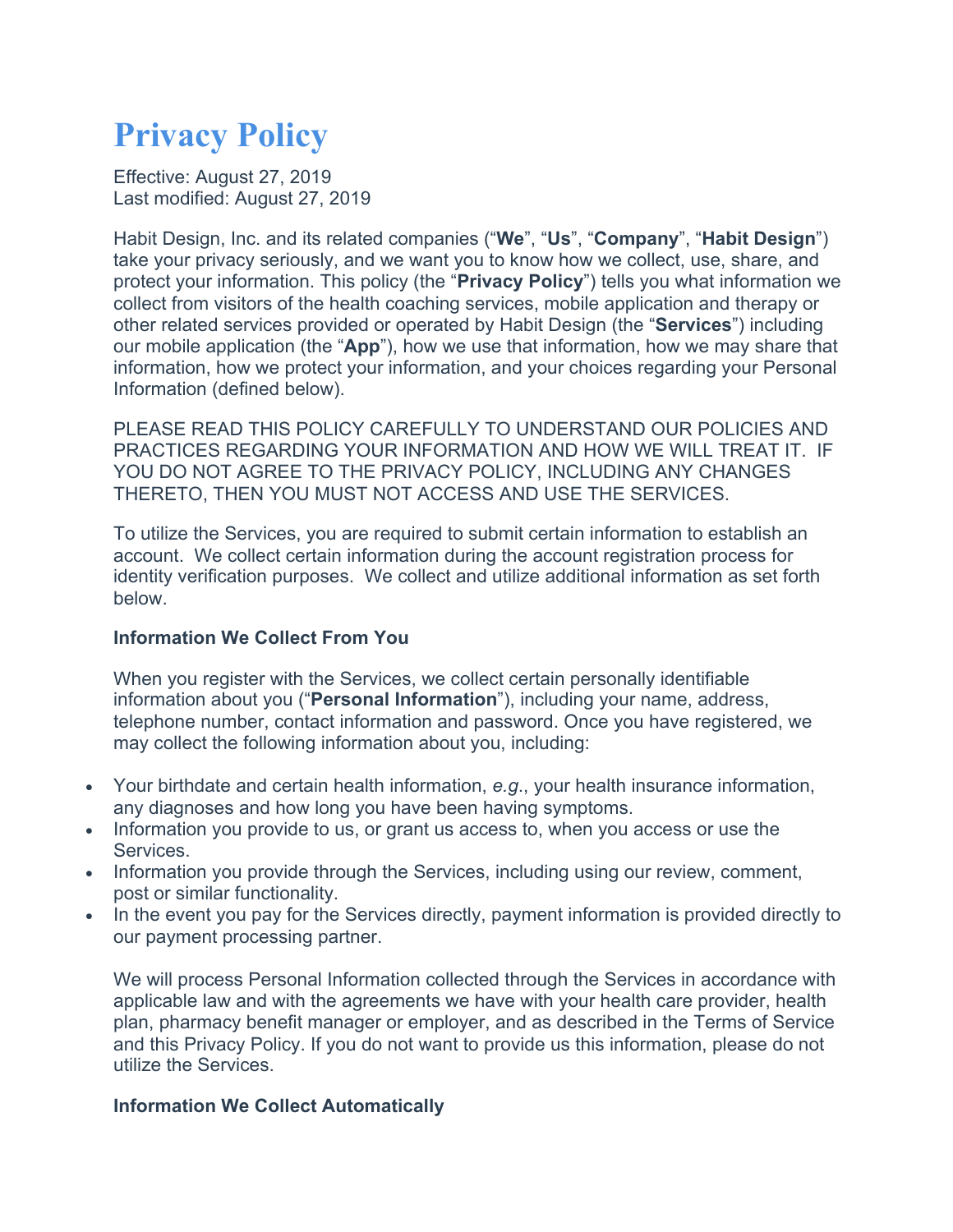You or your health care provider, health plan, pharmacy benefit manager or employer will provide us with information so that we can provide our services to you. Additionally, we may collect certain information when you use the Services, including the following:

- **Use of the App.** When you use the App, we may collect certain information about such use, including the location of your mobile device, your mobile device ID, type of device and operating system you use to access our App; your activities within the App; and the length of time that you are logged in through the mobile app.
- **Unique Identifiers.** We may collect certain information through unique identifiers such as IP address when you are using the Services.
- **Cookies.** We may use "cookies" and other technologies to collect data that enable us to better understand and improve the usability, performance and effectiveness of our Services. For instance, we may use session cookies (which expire once you close your browser) or persistent cookies (which stay on your mobile device until you delete them) to provide you with a more personal and interactive experience on our App.
- **Third-Party Analytics.** We use third parties' analytic and tracking tools to better understand who is using the Services, how people are using the Services and how to improve the effectiveness of the Services and its content, and to help those parties serve more targeted advertising to you across the Internet or help us serve more targeted advertising to you. Those third party companies may use cookies, pixel tags or other technologies to collect and store anonymous information such as time of visit, pages visited, time spent using the Services, device identifiers, type of operating system used and other website(s) you may have visited. They might combine information they collect from your interaction with the Services with Personal Information they collect from other sources. We do not have access to, nor control over, third parties' use of cookies or other tracking technologies.
- **DNT**. Do Not Track (DNT) is a privacy preference that users can set in some web browsers, allowing users to opt out of tracking by websites and online services. Habit Design and the Services do not recognize DNT.

## **What We Do with Your Information**.

Habit Design respects your privacy and will not sell your Personal Information to third parties. We may use your Personal Information to provide Services to you, respond to your inquiries, provide information on products and services you request or have a representative contact you regarding our products or services. Unless you have otherwise opted out of receiving email communication from us, you agree by using the Services, to allow us to use your email for communication and provision of Services consistent with this Privacy Policy.

If your access to our App or use of the Services is sponsored by your employer and/or provided for under your employer-provided health plan, at the request of your employer or employer-provided health plan, we may disclose Personal Information for health care operation purposes without your consent with the employer, employer-provided health plan and/or third party service providers of the employer or employer-provided health plan. Any such information will be provided in accordance with applicable law, including without limitation the Health Insurance Portability and Accountability Act of 1996, and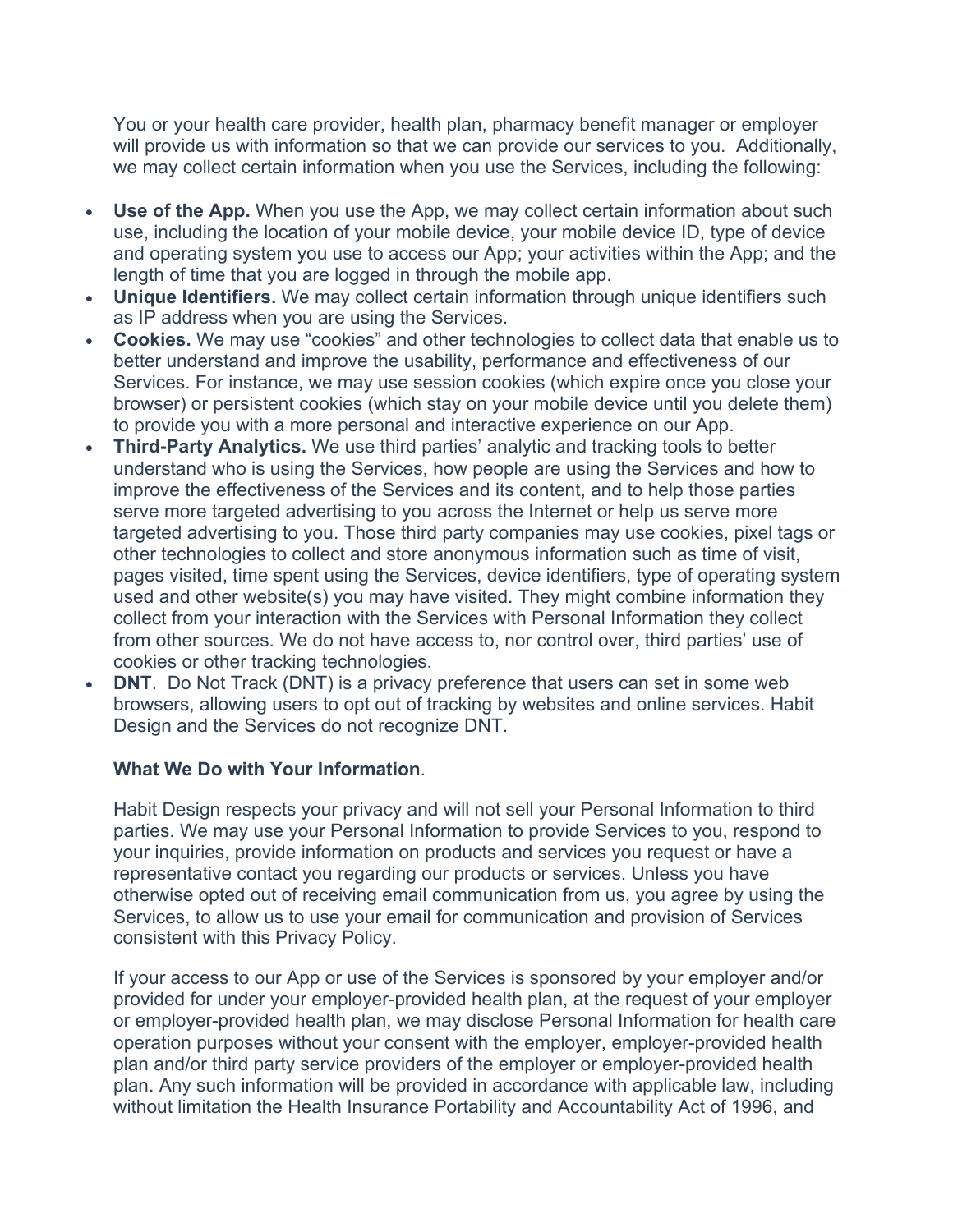regulations issued thereunder, as may be amended from time to time (commonly referred to as "HIPAA"). Please also refer to the employer-provided health plan's HIPAA-required notice of privacy practice.

We may also use your Personal Information to update you on special offers related to our products or services, improve our products and services, provide product announcements or information regarding health topics, deliver other information we believe you will find most relevant, and useful and in any other way we may describe when you provide the information or to which you consent. We may occasionally contact you to gather customer service information to help us determine how we can improve our services and products to better meet your needs. We may also de-identify and/or aggregate your data for various business purposes including product, service and program development and improvement. De-identified data, in individual or aggregated form, may also be used for research purposes both internally by Habit Design or with research partners and other third parties for the advancement of clinical and scientific knowledge.

We may combine or cross-reference your Personal Information with general information or other information we may have acquired about you or may acquire about you through other sources, including offline sources of information to help further customize the information, products or services we provide to you.

We use the general information we collect from you to help us understand and analyze users of our Services, including generating aggregate statistics about Services use. This data can then be used to tailor the Services' content, deliver a better experience for our users. We may also collect, aggregate and maintain anonymous information about the visitors to our Services. We may further share such aggregate, non-identifiable information with business partners, sponsors and other third parties.

## **Sharing of Personal Information with Third Parties**.

If you invite family, friends or other third parties to be part of your team or join your chat sessions with your health coach, they will have access to the information shared during that session. You should also be aware that certain features within the Services allow for group chat sessions or public forums. By inviting any third parties to join your chat sessions or participate in group session or public forums, you consent to the disclosure of your Personal Information, including information about your health and any health conditions to the other participants. We cannot control whether or how these participants will use your Personal Information or if they will subsequently disclose it. If you do not consent to the disclosure of this information to these third parties, you should not invite them to join your team or participate in the group sessions or other public forums.

From time to time, we may use third parties to provide products, services or otherwise support our business or collaborate with third parties with respect to development, promotion or other business activities related to a particular product or service. These third parties may include service providers of a sponsoring employer or employer-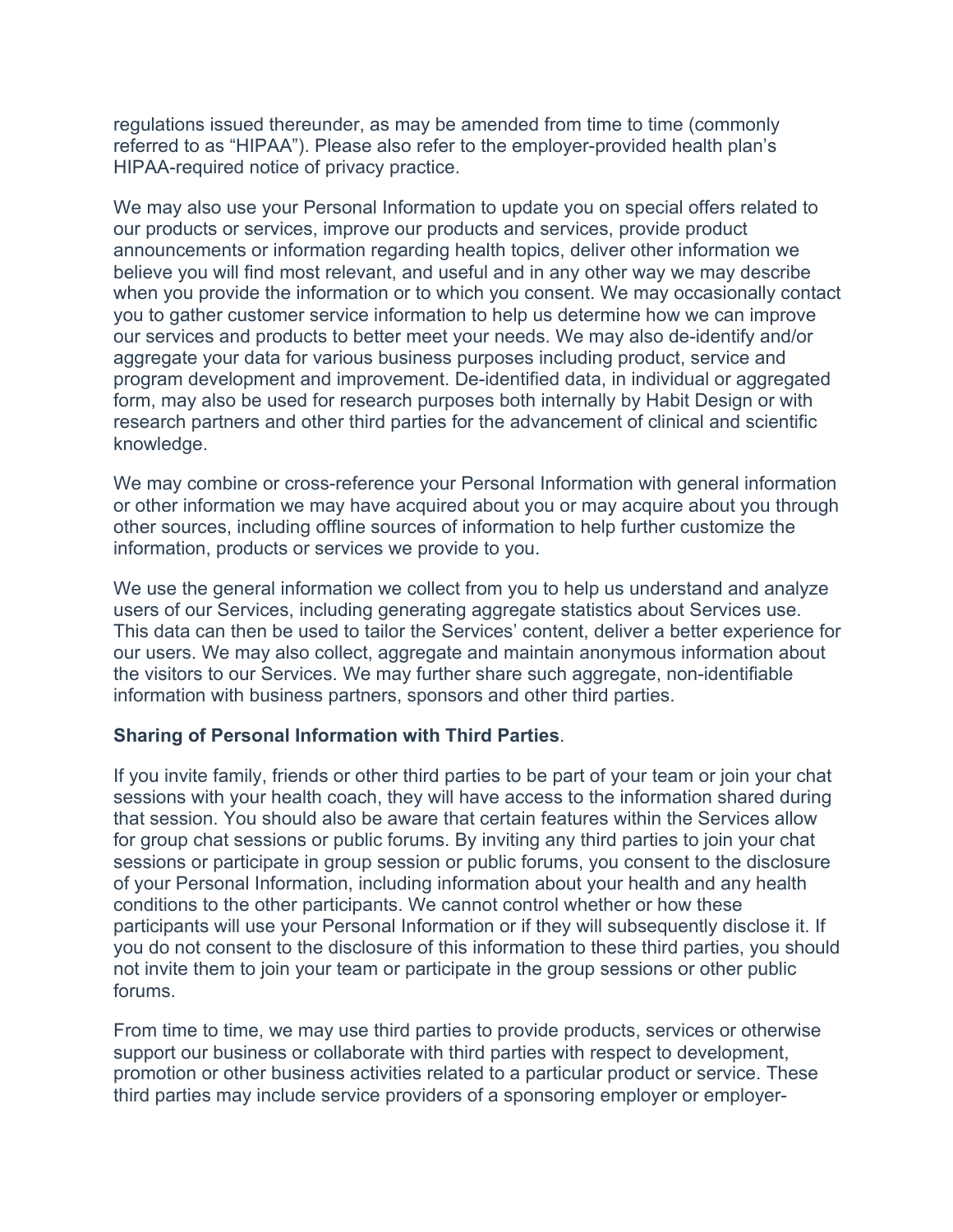provided health plan. As a result, we may disclose Personal Information that we collect or you provide to contractors, Business Associates (as defined under HIPAA), service providers and other third parties for solely for purposes of providing the services as outlined above; provided such third parties have agreed to comply with this Privacy Policy or substantially equivalent terms. We may also we disclose Personal Information to our subsidiaries and affiliates; to a third party in connection with a merger, divestiture, restructuring, reorganization, dissolution, sale or transfer of some or all of our assets or other similar corporate transactions or in connection with a bankruptcy, liquidation or similar proceeding.

We may also release your Personal Information to third parties as required by law, when we believe disclosure is necessary to comply with a legal or regulatory requirements, judicial proceeding, court order or legal process served on us, to protect the safety, rights or property of patients, customers, the public or the Company or defend the Company and its officers, directors, employees, attorneys, agents, contractors and partners, in connection with any legal action, claim, or dispute.

Except as set forth in this Privacy Policy or as specifically agreed to by you, we will not sell or rent your Personal Information to third parties or disclose any Personal Information we gather from you on our Services to third parties.

**How We Keep Your Information Secure.** We seek to safeguard the security of your Personal Information and have implemented reasonable security measures consistent with accepted practices in the healthcare industry to protect the confidentiality of your Personal Information and limit access to it. We have put in place a variety of information security measures to protect your Personal Information, including encryption technology, such as Secure Sockets Layer (SSL), to protect your Personal Information during data transport and at rest. However, despite our efforts to protect your Personal Information, there is always some risk that an unauthorized third party may find a way around our security systems or that transmissions of your Personal Information over the Internet will be intercepted. Unfortunately, we cannot guarantee the absolute security of your Personal Information, nor can we guarantee that information that you provide will not be intercepted while being transmitted to us over the Internet. Therefore, we urge you to also take every precaution to protect your Personal Information when you are on the Internet or using the Services.

**How to Opt Out**. To opt out, please do not provide your Personal Information to us, or after providing your Personal Information to us, please send written notification to us that you no longer wish to receive information and communications from us or otherwise share your Personal Information. With respect to the collection and use of general information, you have the ability to disable or manage the use of cookies on your computer using controls in your browser. However, you are not able to opt out of the uses of general information otherwise collected as set forth in this policy. Please note that certain features of the Services may not be available when cookies are disabled. To learn more about how to manage cookies, visit http://www.allaboutcookies.org.